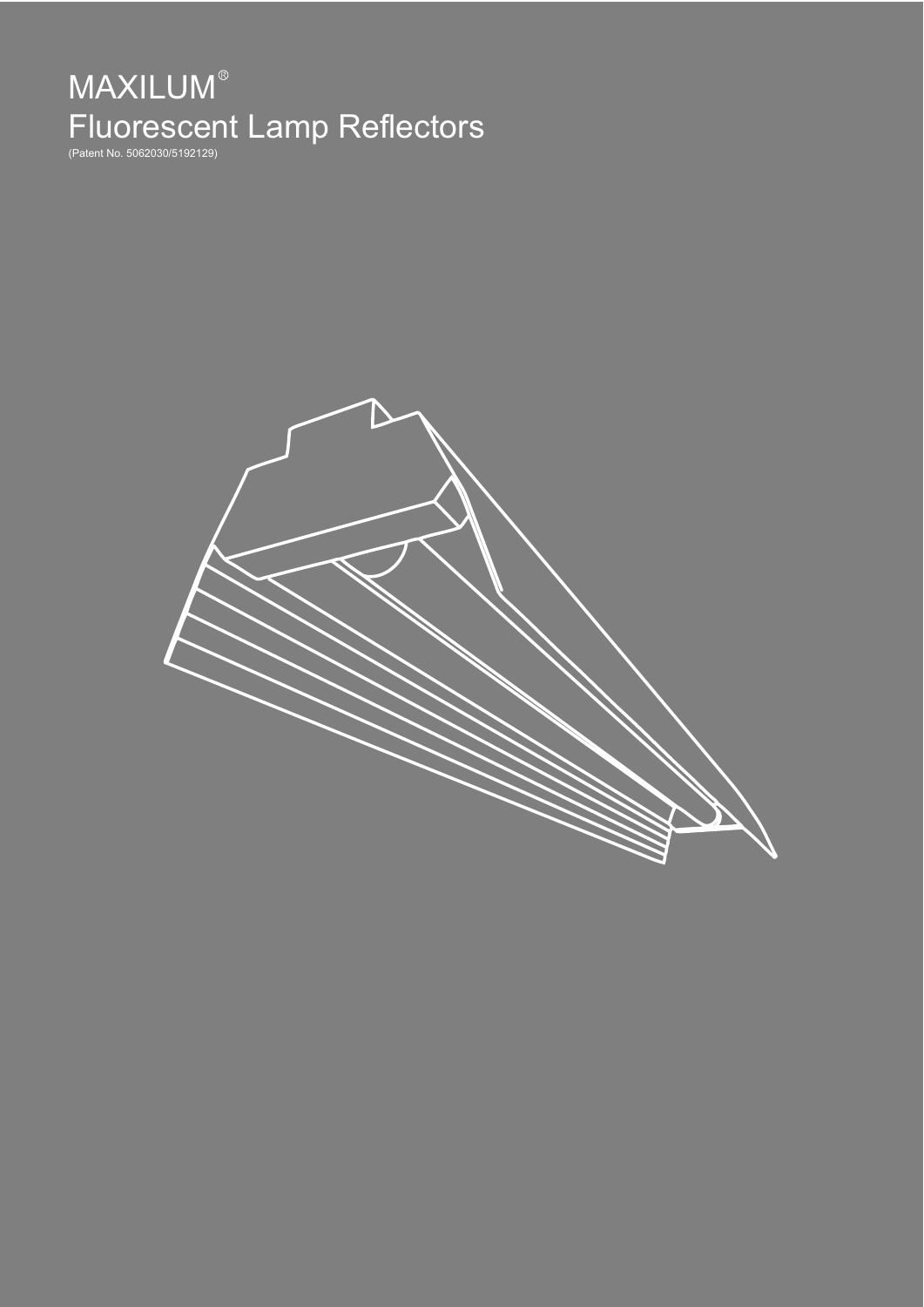## **MAXILUM®** Fluorescent Lamp Reflectors (Patent No. 5062030/5192129)

## Why use two lamps when one will do?



With simple installation, MAXILUM<sup>®</sup> can save up to 50% number of fluorescent lamps to be used and get equal or better illumination!

MAXILUM<sup>®</sup> Fluorescent Lamp Reflector is an innovative fixture with multiple light reflective surfaces. It is manufactured by using a high-tech vacuummetallizing process with its design based on reflectodynamics which redirects wasted light effectively and efficiently.

An ordinary fluorescent lamp fixture can only let the light emitted upward and sideward, thus, lots of light is wasted. However, with our fixture, the light emitted upwards and sideward is synthesized with those emitted downwards by the source towards the area to be lighted. No light is wasted and the light illumination efficiency is increased by 100% to 150%.

#### **Advantages**

- Decrease the lamps used, but increase the illumination
- Save on energy as the light is not wasted but redirected;
- Save your cost on fluorescent lamps and electricity as the
- number of fluorescent lamp can be reduced;
- Environmental friendly
- Guarantee a 50% delamping program
- Base material is rustproof
- Simple and easy to install
- Warranty: 5 years unconditionally

### **Specifications**

#### 1. Patent System

MAXILUM<sup>®</sup> has Patent No.25264 (Invention); 8199, 7434 (Utility); 5728 (Design); and 4499529; 5062030; 5192129; registered at the Philippines and U.S. Patent offices respectively. Two more patents are pending in Japan and U.K.

The patented system is U.L. listed and approved by Lighting Sciences, Inc. at March 4, 1986 with Certified Test Report No. LSI 5272.

Test and data determined were in accordance with current

- IES published procedures based on the following:
- 1. Improved lighting of fluorescent fixture
- 2. Improved vision
- 3. Operational characteristics
- 4. Photometric

#### 2. Material

MAXILUM<sup>®</sup> Reflectors are made from a non-toxic, nonflammable gauge 26 pre-coated and pretreated galvalume material with reflective surface processed through vacuum metallizing.

#### 3. Design

MAXILUM Reflectors were scientifically designed, engineered in reflectodynamics. It has multiple light reflective surfaces which is its principal product feature.

#### 4. Illumination

Combined characteristics of the vacuum-metallized reflective and multi-planner surface can trap wayward light, and then re-direct it to the desired area for a consistent illumination. It reflects 85%-90% of incident light.

#### 5. Quality

Warranty: 5 years unconditionally

Longevity: As the base material of MAXILUM Reflectors is rustproof, the life span can be indefinite with good maintenance.

Luminance: 11 years without efficiency reduction on its reflective characteristics.

Maintenance Frequency: Clean the reflector at least twice a year Cleaning Method: Wipe the reflector by using soap and water, then wipe with soft dry cloth.